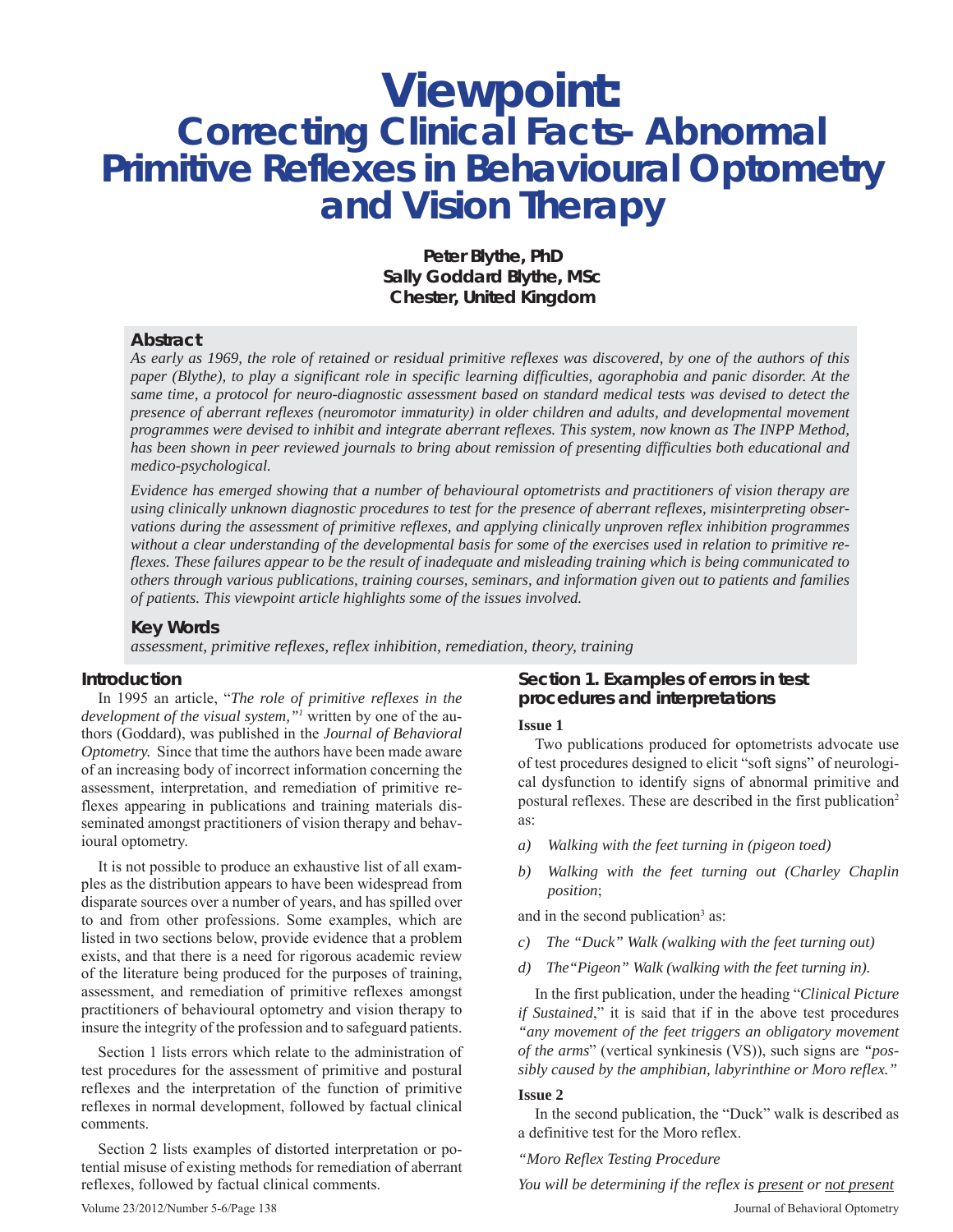## *Test Part 1: Duck Walk*

*Instruct the participant to stand with toes turned outward (heels pointing towards each other) and walk forwards 10 steps. Then walk backward 10 steps.*

## *Observations*

*If the reflex is present, you will observe one of the following. Please check the item as it occurs when testing:*

- *Inability to turn feet outward*
- *Any movement of the upper body such as bending forward*
- *Movement in hands and arms, such as arms turning outward*
- *Rotation of the hips or upper body, forward posture or an unbalanced posture*
- *Awkward extension of upper body*
- *Walking in a stiff or unnatural motion, inability to walk smoothly*

*If the reflex is not present, you will observe that the participant will effortlessly turn feet outward; the participant will walk forward and backward smoothly while the upper body remains relaxed and hands remain at sides*."

A reflex is an involuntary muscle reaction to a specific type of stimulation in which certain sensations or movements are known to produce specific muscular responses.<sup>4</sup> Recognised standard tests with defined observations and criteria have been developed and established to assess the presence of reflexes in the neonate<sup>5</sup> and in the older child.<sup>6</sup>

## **The Moro Reflex**

The Moro reflex is elicited by any movement which suddenly moves the head in relation to the spine. It can be produced by the head and neck muscles participating in a generalised startle reflex, $7$  as in the manoeuvre described by Moro.<sup>8</sup> It is primarily a vestibular reflex, which is elicited in the neonate by slapping the mattress or by lifting the child from the supine position, and letting the head fall back onto a padded surface.<sup>9</sup>

This reaction occurs in the infant before head-righting reflexes and muscle tone to support posture have developed, and is a reaction to sudden stimulation of the labyrinth or the auditory system. As far as we are aware, there is no evidence to suggest that *altering position of the feet* (as in the Duck and Pigeon Walks) elicits the Moro reflex.

Observations listed under the tests for the Duck and Pigeon Walks may offer "soft signs" of neurological dysfunction, but these soft signs do not afford hard evidence of aberrant reflexes. There can be many reasons for these soft signs – age,  $10$ orthopaedic structure, impairment of the later-developing inhibitory mechanisms responsible for mirror movements,<sup>11</sup> complexity of the movement, order of presentation, familiarity of the task, and lateralization with the non-dominant side exhibiting more overflow, $12$  – for the appearance of vertical synkinesis (VS) on various tests for soft signs of neurological dysfunction. Some authors considered VS to be a secondary event linked to interhemispheric interaction in the functional organization of motor acts.13 Execution of useless movement during performance of motor activity and/or sleep may represent an expression of the slow maturation of structures responsible for achieving basic levels of inhibitory control,

which is reflected in the performance of complex tasks.<sup>14</sup> It cannot be assumed that such signs elicited when altering position of the feet are a direct result of either retained Moro or Tonic Labyrinthine Reflexes or an absent or under-developed Amphibian Reflex as described above without additional supporting evidence from other recognised tests to assess the status of each reflex.

## **Issue 3**

In the second publication, the author states that the Moro reflex helps the infant "*to hold the correct vertical and horizontal positions of the head for the first two months of life."*<sup>3</sup>

Contrary to the statement made above, the Moro reflex is a *reaction* to *loss* of head control in the first 2 – 4 months of life. The Moro reflex gradually recedes as a result of maturation in the central nervous system (CNS) as head righting reactions and centres involved in the development of muscle tone and postural control mature.

## **Issue 4**

 Under symptoms of the Moro reflex the same author lists, "*weakened adrenal glands.*"3 No evidence or references to support this statement are provided.

## **Factual Clinical Comment**

Goddard<sup>15-17</sup> described how the continued presence of the Moro reflex in an older child can be associated with an exaggerated startle reaction, which can result in hypersensitivity in one or several sensory channels. This in turn may cause the child to over-react to certain stimuli, increasing activity in the sympathetic division of the autonomic nervous system and increasing the demand for production of adrenaline and cortisol. Such demand on the adrenal system could, in theory, compromise regulation of stress hormones normally reserved to respond to extreme stress and to support the functioning of the immune system. This process is not the same as having "*weakened adrenal glands.*"3

## **Issue 5**

 In a description of a test procedure for the Asymmetrical Tonic Neck Reflex (ATNR), the tester is instructed to place the subject *"with hand and knees on the floor in a creeping position and head hanging downward,"* and then to "*rotate head right and left."*<sup>2</sup>

## **Issue 6**

A description of the ATNR states that, "*It not only assists in the birthing process but also is reinforced and activated by it. This twisting motion is the first experience of the infant to understand coordination of both sides of the body together. Many researchers believe that this is a contributing factor as to why children requiring forceps delivery or born by Caesarean section are at higher risk of experiencing developmental delays."*<sup>3</sup> The same author goes on to state that, "*one of the biggest factors that cause reflexes to be retained is a traumatic birthing process,"* but does not provide evidence to support this assertion of a direct link between traumatic birth and retained reflexes.

## **Issue 7**

Also in relation to the ATNR it is stated, "*crawling and creeping are extremely important in the integration of the ATNR at the appropriate time, and children who stand and walk without these intermediate movements often experience a retained ATNR."*3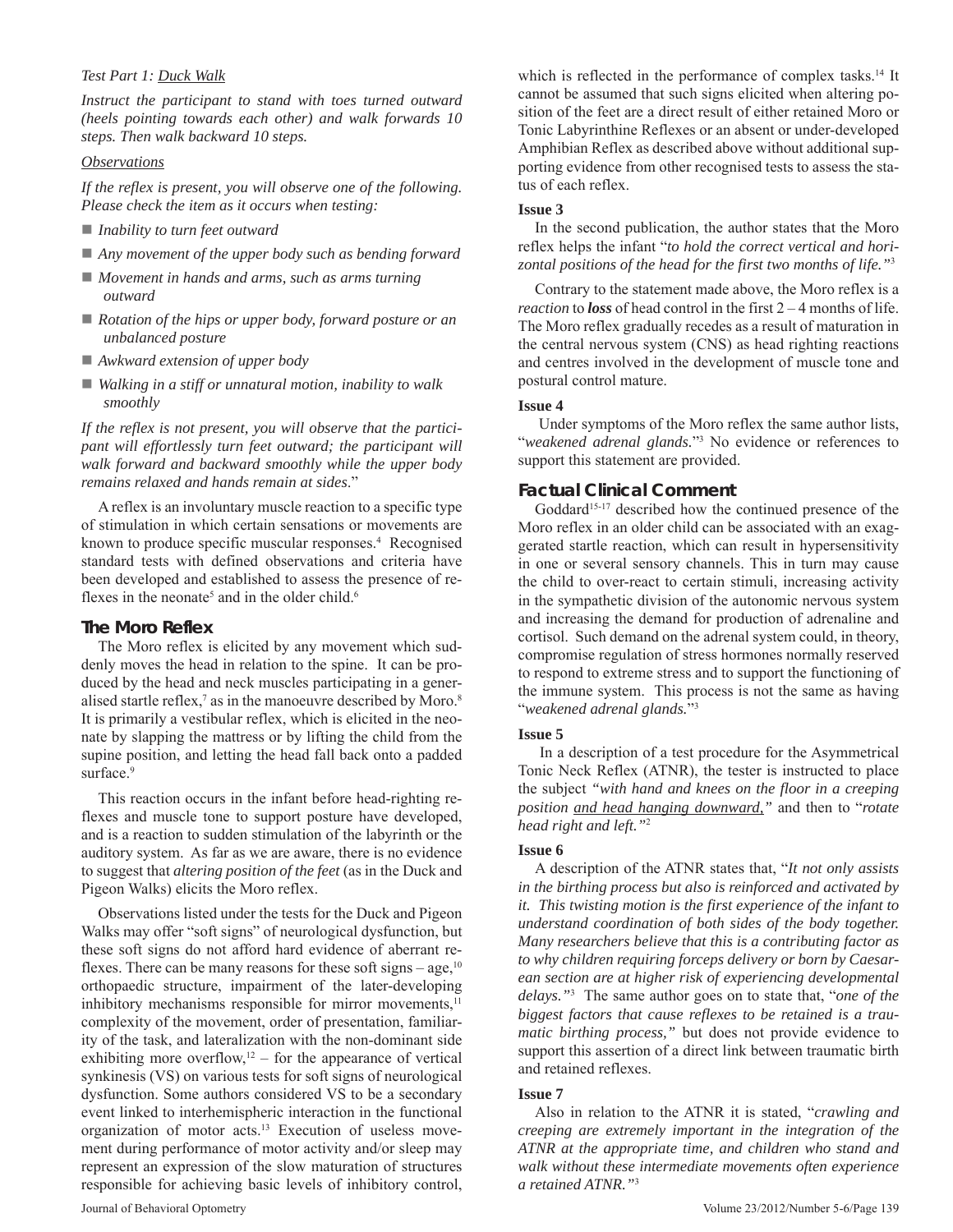## **Asymmetrical Tonic Neck Reflex**

The ATNR is elicited in the neonate as a result of head rotation to either side. A. Jean Ayres developed an additional test for assessing the continued presence of the ATNR in older children using the quadruped position.<sup>18</sup> For this test, the head should be held level with the spine. By placing the subject in the quadruped position with *"head hanging downward,*" this procedure could also elicit the Symmetrical Tonic Neck Reflex (STNR) in flexion, causing the arms to flex even if the ATNR is not present,<sup>19</sup> resulting in a false "positive" result for the ATNR.

Goddard<sup>15</sup> suggested that the ATNR may a play a part in the normal birth process by lending flexibility to the shoulders and the hips as the baby gradually works its way down the birth canal. It is a quantum leap from this suggestion to state that, "*this twisting motion is the first experience of the infant to understand coordination of both sides of the body together,"* or that *"many researchers believe that this is a contributing factor as to why children requiring forceps delivery or born by Caesarean section are at higher risk of experiencing developmental delays,*" without either providing references to substantiate these statements or making it clear that they are the conjecture of the author.

In a study which analysed responses from parents who had completed the Institute for Neuro-Physiological Psychology (INPP) Developmental Screening Questionnaire about their child, Goddard and Hyland found that problems during the birth process were only *one* of a cluster of factors in early development which could contribute to developmental delay later on. They went further and stated that problems during the birth process were also present in the developmental history of some children who did not experience developmental delay.20

The statement which says, "*crawling and creeping are extremely important in the integration of the ATNR at the appropriate time, and children who stand and walk without these intermediate movements often experience a retained ATNR"*  is ambiguous, as it is inhibition of the ATNR (circa 6 months of age), which is important for a child to be able to progress through subsequent stages of crawling and creeping.

## **Issue 8**

Under a section entitled "Overview of the Tonic Labyrinthine Reflex (TLR)" it says, *"It* (the TLR) *aids in the integration of the vestibular, proprioceptive and visual systems, and is also needed in preparation for rolling over, crawling, standing, and walking."*<sup>3</sup>

The TLR is elicited by change in the position of the head in space, which stimulates the otolithic organs of the two labyrinths. Bobath explained that as the labyrinths are fixed within the head*, it is the position of the head itself* which determines the distribution of hypertonus throughout the affected parts.21 The TLR is not elicited as a result of alteration of foot position (unless the head position is also adjusted) as suggested in earlier citations of descriptions of the Duck and Pigeon Walks; neither is it "*also needed in preparation for rolling over, crawling, standing, and walking."* On the contrary, continued presence of the TLR in its crude state will interfere with the ability to roll, crawl, stand, and walk.

#### **Issue 9**

Volume 23/2012/Number 5-6/Page 140 Journal of Behavioral Optometry In a poster, "Optometric Correlates of Developmental Delay in a Population of Patients with Learning Difficulties,"22

published online, the original version showed photographs of test procedures for five primitive reflexes in which the first two illustrations described, *"Assessment of the Strauss reflex response for the underlying Tonic Labyrinthine Reflex (TLR)."* The issue was reported to the author and a correction was made immediately, as it was admitted to be a simple mistake in labelling.

## **The Tonic Labyrinthine Reflex and Strauss Reflex**

The test procedure shown for the TLR in the original online  $document<sup>22</sup>$  is also a test for assessing presence of the Landau reflex. Used in isolation, the test as shown does not provide clear evidence of a retained Tonic Labyrinthine reflex.

It should also be noted that the Strauss and Tonic Labyrinthine reflexes are separate reflexes, which are distinct reactions to different stimuli.

## **The Strauss Reflex**

The Strauss reflex is a startle response elicited by a sudden or unexpected stimulus. The original films of Strauss<sup>23</sup> and Landis and Hunt<sup>24</sup> show a difference between the fright (startle) reaction and the *Unklammerung* reflex described by Moro. According to Landis and Hunt, the startle reaction is originally a flexor reaction while the Moro clasping reflex is an extensor reaction. Clarke<sup>25</sup> observed that the Moro reflex is the first to appear in the course of development. Later some features of this reaction disappear and extension becomes flexion, as in the startle reaction. While Hunt<sup>26</sup> observed that both reactions can be elicited in the newborn during the course of normal development, as the Moro reflex is inhibited, the more mature "startle" response, sometimes referred to as the "Strauss" reflex, takes over. There is no recognised test for both the Tonic Labyrinthine and Strauss reflexes together. The photograph used in the original article is not a test for the Strauss reflex.

## **Issue 10**

The description of the Duck and Pigeon Walks previously cited<sup>2</sup> stated that these procedures could also elicit possible signs of the amphibian or labyrinthine reflex*.*

## **The Amphibian Reflex**

The Amphibian reflex is a postural reaction which develops in the infant from about 4 months of age. It is elicited by elevating the pelvis on one side when lying in the prone or supine positions. It enables the infant to use one quadrant of the body independently of the other three, and in the prone position, is a precursor to commando style crawling. Recognised tests for the assessment of the amphibian reflex in the prone position are available.27 It cannot be assumed that signs of VS elicited in the upper body when carrying out either the Duck or Pigeon Walks are the result of an absent amphibian reflex.

The unqualified statement, *"possibly caused by the amphibian, labyrinthine or Moro reflex"* does not make it clear that it is the *absence* of the amphibian reflex in a child above the age of 6 to 8 months which provides an indication of neuromotor immaturity. When referring to the "*labyrinthine"*  reflex, no distinction is made between the TLR and the Labyrinthine Head Righting Reflex. This distinction is crucial because the continued presence of the former in a child above 3½ years of age is abnormal, while the absence of the latter in an older child is a sign of neuromotor immaturity.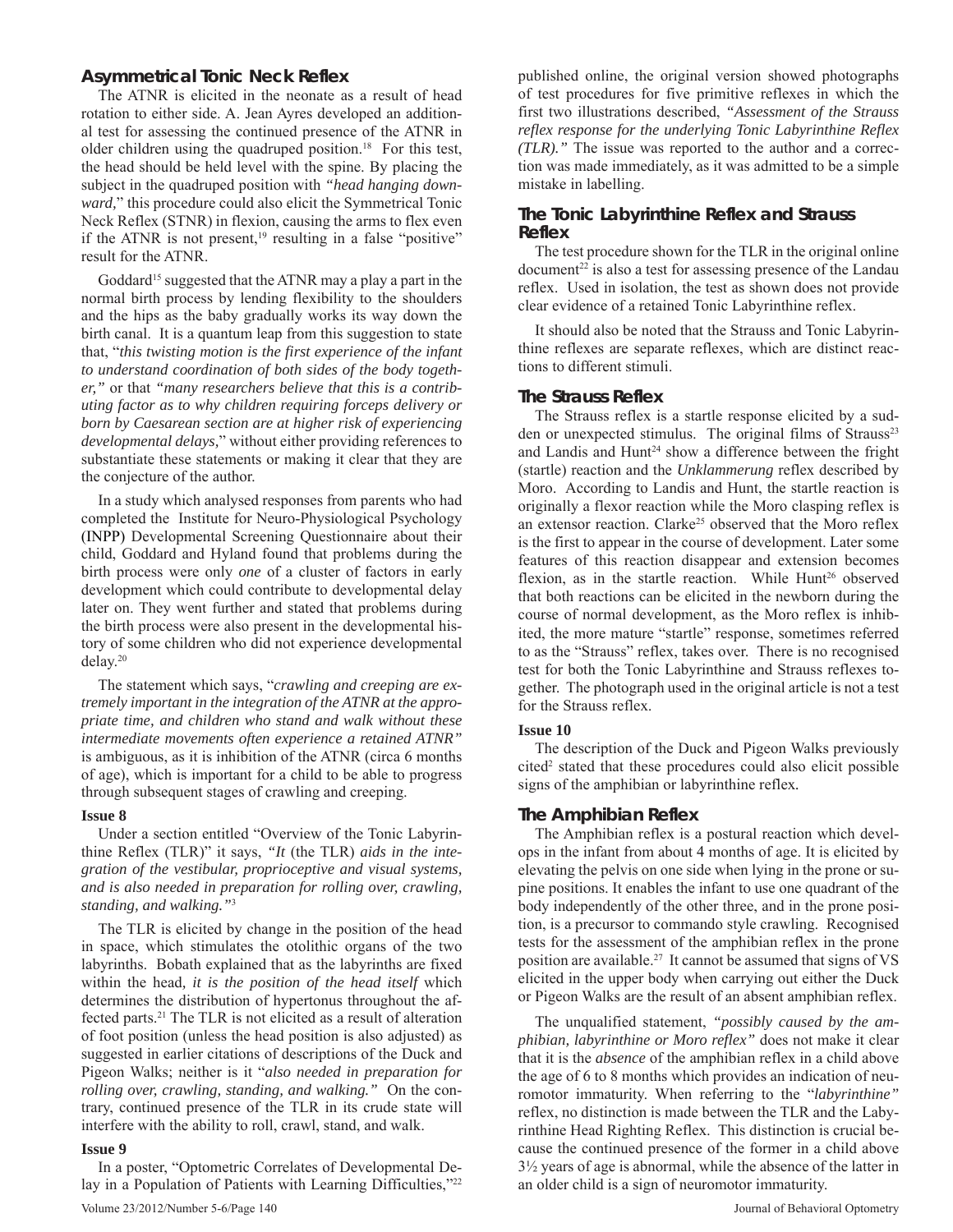### **Issue 11**

Under "Observations" for the Spinal Galant reflex, the following signs are listed as being indicative of the reflex being retained: "*arching of the back; curved toes; participant pulling away or bending downward; ticklish or touch sensitive; any motion, even slight, such as movement in the shoulders, back or bending of the arms. This movement may only be one side of the body."*<sup>3</sup>

### **Spinal Galant Reflex**

The Spinal Galant Reflex in the neonate is a reaction to stimulation of the dorsal skin in the lumbar region at the level of the first lumbar vertebra on one side.28 "When the dorsal skin, near and along the vertebral column, is stroked, the infant forms an arch with his body; the concavity of the arch is directed toward the stimulated area, and by arching in the opposite direction the infant evades stimulus."29 In other words, the reaction is an outward movement of the hip on the stimulated side. In the neonate, "this response is elicited by stimulating the paravertebral area with the thumb nail or a sewing wheel going caudal from the lower thoracic to the sacral region. Truncal incurvature is elicited with flexion of the hips on the ipsilateral side."30 This is a specific reaction to the stimulus.

"*Arching of the back; curved toes; participant pulling away or bending downward; ticklish or touch sensitive; any motion, even slight, such as movement in the shoulders, back or bending of the arms"* could be caused by a number of factors, including tactile sensitivity or being ticklish, and are not a definitive response indicating that the Spinal Galant reflex is present.

#### **Issue 12**

Under "STNR Testing Procedure" the following observations are listed:

"*Movement of the head is restricted or there is resistance; the head drops or there are tremors in the body; shoulders/neck/ arms are tense.*"3

#### **Symmetrical Tonic Neck Reflex**

The STNR, "produces symmetrical changes in the distribution of muscle tone in the limbs in reflex response to the symmetrical change in the position of the head with relation to the trunk. When the head is tilted back (extended), there occurs a reflex increase in tone of muscle groups which extend (straighten) the elbows, wrist and fingers, and a corresponding increase in tone of muscle groups which flex (bend) the hips and knees. On the other hand, when the head is bent forward (flexed), this pattern of muscle tone is reversed."31

Observations for signs of the STNR when tested in the quadruped position are specifically related to specific changes in muscle tone in the arms or the legs in response to flexion or extension of the head. The other signs quoted above are not clear indicators of the STNR being retained.

## **Section 2. Examples of misinterpretation and inappropriate application of existing methods for the remediation of aberrant primitive reflexes:**

#### **Issues 1 & 2**

In the preamble to the instructions for the use of an exercise called "The Starfish," it is acknowledged that the exercise was *"borrowed from Peter Blythe"* and that the author had *"not been trained in Blythe's methods."*The author de-

scribes the exercise as: *"the child then thrusts both arms and legs apart and leans body and head backward, again for a count of 10. The child then repeats this two-step procedure several times, alternating right over left and left over right."*<sup>2</sup>

In an essay, "The Primitive Reflexes: Considerations in the Infant,"32 a treatment programme for infants is described recommending use of the "Starfish" exercise for children under 5 years of age.

The "Starfish" exercise developed by Blythe in 1990 and originally named "Fetal Movement," was devised for use with children over 7 years of age with specific diagnostic criteria following a full diagnostic assessment of all of the primitive and postural reflexes. The movement was only intended to be repeated twice at each session. Because the movement both simulates and stimulates the Moro reflex, over-stimulation or inappropriate use of the movement can result in increased hyper-sensitivity, over-reactivity, emotional regression and increase in symptoms in some subjects.<sup>33</sup> Fetal movement was also adapted for use in a school program (Sea Anemone exercise) developed by Goddard Blythe<sup>34, 35</sup> in which there are only two repetitions of the movement carried out once a day.

Berne makes no attempt in the essay to define at what age "The Starfish" or other exercises outlined in the *Infant Movement Program* he describes might be appropriate, nor does he offer age norms for various tests shown to assess the presence of primitive reflexes in children under 7 years of age. For example, figures 8 and 10 in the publication illustrate quadruped testing positions for the ATNR and STNR in children considerably younger than 7 years of age. In 1975, Parmenter had found a visible ATNR response when tested in the quadrupedal position in most *normal* children through to the third grade.36 In other words, if certain test procedures for reflexes designed for use with older children are used with younger children, the test can yield a false positive result because the test age norm is higher than the chronological age of the child being assessed.

Berne also quotes Goddard as a source to substantiate use of the *Infant Movement Program* described in the essay. He quotes a statement by Goddard made *specifically* in the context of exercises used as part of The INPP Method, "*the reflex movements are based on a thorough understanding of the primitive reflex sequence of development and normal child maturity."*16 Goddard never recommended the use of the exercises described as part of the *Infant Movement Program* with this age group, in this context, or without more detailed assessment or further training in the diagnostic techniques and application of exercises which form part of The INPP Method.

#### **Issue 3**

In a publication referring to a primitive reflex training program "Vision Therapy at Home," it is stated that *"The reflex activities included in the program have been proven by researchers and thousands of clinicians to be safe, extremely effective……"*<sup>3</sup>

While specific reflex integration programs have been shown to be effective,  $37-40$  the above statement does not make it clear that these programs are not the same as the one being prescribed in the Vision Therapy at Home program. No reference sources are provided to support the assertion that *"the reflex activities included in the program"* (Vision Therapy at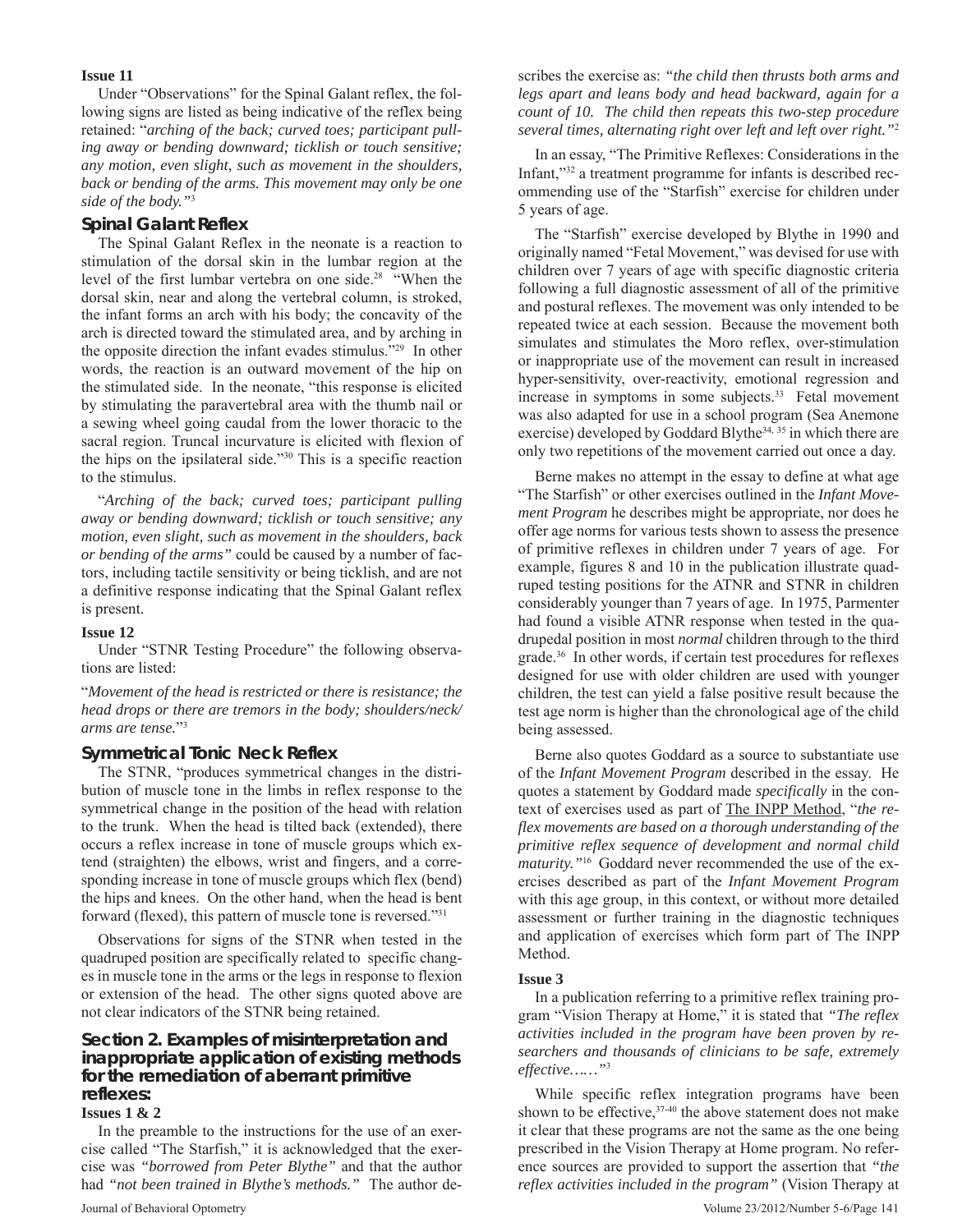Home program) *"have been proven by researchers and thousands of clinicians to be safe, extremely effective* …."3

#### **Summary**

The examples listed above provide some illustrations of four distinct areas of misinformation:

1. Potential misdiagnosis of aberrant reflexes resulting from misapplication and misinterpretation of test procedures not recognised as valid tests for the reflexes described.

2. False baseline premise for research based on primitive reflexes resulting from use and interpretation of tests not recognised as valid tests for the primitive reflexes described.

3. Use of exercises originally designed for other purposes without training in their original application.

4. Lack of evidence provided to support claims made for specific programs professing to integrate reflexes.

It is our view that incorrect information concerning the assessment and remediation of primitive and postural reflexes is being replicated and distributed to other professionals through various training programs and publications produced for optometrists and parents of children receiving vision therapy. Practice based on this erroneous information appears to be spreading amongst practitioners, there may be some crosscontamination to and from other professions, and incorrect information is subsequently being disseminated as part of professional training to others in the field. In the interests of science, education, ethics, professional practice, clinical standards, valid research, and most importantly, providing better patient care in the future, this must be put right.

#### **References**

- 1. Goddard SA. The role of primitive reflexes in the development of the visual system. J Behav Optom 1995;6:2.
- Wachs H. Visual spatial thinking. In: ICDL Clinical Practice Guidelines. Redefining the Standards of Care for Infants, Children and Families with Special Needs. 2000. www.icdl.com. Last Accessed January 15, 2012.
- 3. Mowbray L. Retained Primitive Reflexes. MN: Visual Dynamix Inc., 2010.
- 4. Infant Reflexes Overview. http://www.umm.edu/ency/article/003292. htm#ixzz1pZWr8ZB2. Last Accessed August 23, 2012.
- 5. Illingworth RS. The Development of the Infant and the Young Child. Edinburgh: Churchill Livingstone, 1987.
- 6. Fiorentino MR. Reflex Testing Methods for Evaluating CNS Development. Springfield, IL: Charles C. Thomas, 1973.
- 7. Chesni Y, Saint-Anne Dargassies S. The neurological examination of the infant. London: Medical Advisory Committee of the National Spastics Society, 1960.
- 8. Moro E. Originalien. Das erste Trimonen. München: Med Wschr 1918;65:1147.
- 9. Capute AJ, Accardo PJ. Developmental Disabilities in Infancy and Childhood. Baltimore: Paul Brookes Publishing Co., 1991:10.
- 10. Kohen-Raz R. Psychological Aspects of Cognitive Growth. New York: Academic Press, 1977.
- 11. Accardo PJ. A Neurodevelopmental Perspective on Specific Learning Difficulties. Baltimore, MD: University Park Press, 1980.
- 12. Towen BCL. Examination of the Child with Minor Neurological Dysfunction. Clinics in Developmental Medicine.71. Philadelphia: JB Lippincott Co., 1979.
- 13. Zaytseva NV, Sami Walid M, Berdichevskaia EM. Interhemispheric interaction in the motor domain in children with cerebral palsy. Neurology India 2009;57:411-7.
- 14. Ilić-Stošović D, Nikolić S. Motor skill performance of children with sensory impairments. In: Sittiprapaporn W, ed. Learning Disabilities. Rijeka, Croatia: In Tech., 2010.
- 15. Goddard SA. A Teacher's Window Into the Child's Mind. Eugene, OR: Fern Ridge Press, 1996.
- 16. Goddard SA. Reflexes, Learning and Behaviour. Eugene, OR: Fern Ridge Press, 2005.
- 17. Goddard Blythe SA. Attention, Balance and Coordination. The ABC of Learning Success. Chichester, UK: Wiley-Blackwell, 2009.
- 18. Ayres AJ. Sensory Integration and Learning Disorders. Los Angeles, CA: Western Psychological Services, 1973.
- 19. Parmenter C. The asymmetric tonic neck reflex in normal first and third grade children. Am J OccupTher 1975;29:463-8.
- 20. Goddard SA, Hyland D. Screening for neurological dysfunction in the specific learning difficulty child. Br J Occup Ther 1998;10:459-64.
- 21. Bobath K. A Neurophysiological Basis for the Treatment of Cerebral Palsy. Oxford: Blackwell Scientific Publications Ltd., 1984.
- 22. Hurst C. Optometric Correlates of Developmental Delay in a Population with Learning Difficulties. www.oep.org/ICBOFlash/PostersHurst4.pdf. Last Accessed August 23, 2012.
- 23. Strauss H. Das zusammenschrecken. Journal für Psychologie und Neurologie 1929;39:111.
- 24. Landis C, Hunt WA. The Startle Pattern. Cited in: Peiper A. Cerebral function in infancy and childhood. New York: Consultants Bureau, 1963.
- 25. Clarke FM, A developmental study of the bodily reactions of infants to an auditory stimulus. J Genet Psychology 1939;55:415-27.
- 26. Hunt WA. "Body jerk" as a concept describing infant behavior. Genet Psychol 1939;55:215-20.
- 27. Fiorentino MR. Reflex Testing Methods for CNS Development. Springfield. IL: Charles C Thomas, 1981.
- 28. Peiper A. Cerebral function in infancy and early childhood. New York: The International Behavioral Sciences Series. Consultants Bureau, 1963.
- 29. Galant S. Der Rückgratreflex. Diss. University of Basel, 1917.
- 30. Capute AJ, Accardo PJ. Developmental Disabilities in Infancy and Childhood. Baltimore, MD: Paul H. Brookes Publishing Co., 1991.
- 31. Bender ML. The Bender-Purdue Reflex Test. San Rafael, CA: Academic Therapy Publications, 1976.
- 32. Berne SA. The primitive reflexes: Considerations in the infant. Optom Vis Dev 2006;37:139-45
- 33. Blythe P. INPP Practitioner Supervision Seminar. Chester, UK, 1991.
- 34. Goddard Blythe SA. The INPP developmental test battery and exercise programme for use in schools. Chester, UK: INPP training manual, 1996.
- 35. Goddard Blythe SA. Assessing Neuromotor Readiness for Learning. The INPP Developmental Screening Test and School Intervention Programme. Chichester, UK.: Wiley-Blackwell, 2012.
- 36. Accardo PJ. A Neurodevelopmental Perspective on Specific Learning Disabilities. Baltimore, MD: University Park Press, 1980.
- 37. McPhillips M, Hepper P, Mulhern G. Effects of replicating primary reflex movements in specific reading difficulties in children: A randomised, double-blind, controlled trial. Lancet 2000;355:537-41.
- 38. North Eastern Education and Library Board (NEELB). An evaluation of the pilot INPP movement programme in primary schools in the North Eastern Education and Library Board, Northern Ireland. Final Report. Prepared by Brainbox Research Ltd for the NEELB. 2004;
- 39. Goddard Blythe SA. Releasing educational potential through movement. A summary of individual studies carried out using the INPP Test Battery and Developmental Exercise Programme for use in Schools with Children with Special Needs. Child Care Pract 2005;11:415-32.
- 40. Goddard Blythe SA. Neuromotor maturity as an indicator of developmental readiness for education. Report on the use of a neuromotor test battery and developmental movement programme in schools in Northumberland and Berkshire. In: Kulesza EM, ed. Movement, Vision, Hearing -The Basis of Learning. Warszawa. Wydawnictwo Adademii Pedagogiki Specjalnej im. Marii Grzegorzewskiej, 2011.

Corresponding authors: Peter Blythe PhD Sally Goddard Blythe MSc. The Institute for Neuro-Physiological Psychology (INPP) 1, Stanley Street Chester, CH1 2LR, UK mail@inpp.org.uk www.inpp.org.uk Date submitted for publication: 9 October 2011 Date accepted for publication: 3 March 2012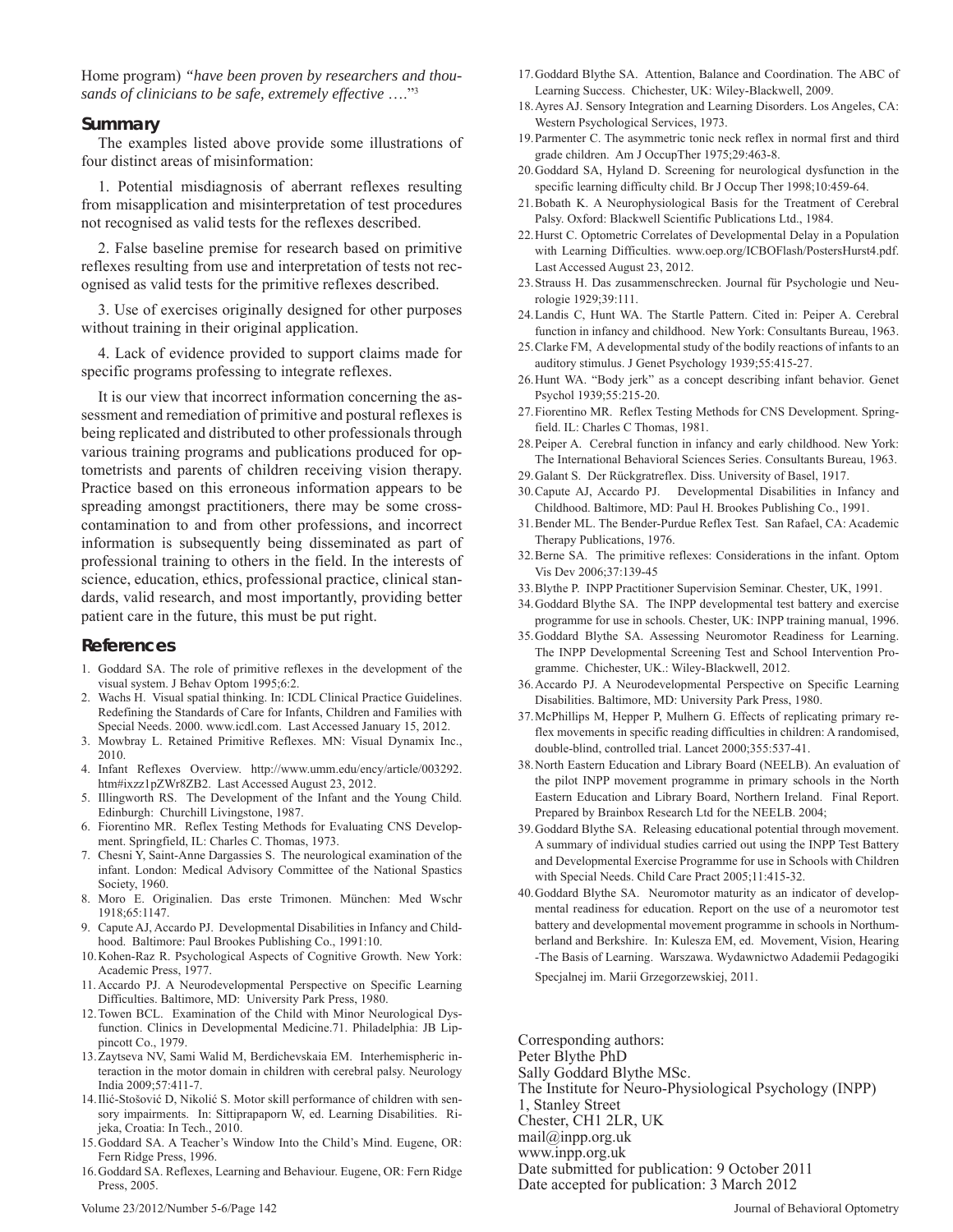# **Viewpoint Responses**

## Dear Dr Taub,

Having been cited in the article "Viewpoint: Correcting Clinical Facts - Abnormal Primitive Reflexes in Behavioural Optometry and Vision Therapy" by Peter Blythe, PhD, and Sally Goddard Blythe, MSc, I felt it would be appropriate to note more about my professional background and the legacy of our understanding of primitive reflexes.

Arnold Gesell, MD, worked with the primitive reflexes 19 years before Mr. Blythe and Ms. Goddard came on the scene. Both Drs. Albert A. Sutton and John Streff had various discussions with me about Gesell's exploration into the primitive reflexes. My training with the reflexes came from Catherina Johanneson-Alvegard and her development of the reflex integration program in 1975. (There was and still is a dedicated group of optometrists developing and using the primitive reflex program in Scandinavia.)

Dr. Sutton invited Dr. Lena Rasmussen from Sweden (one of Catherina's students) and Thorkild Rasmussen from Denmark to teach our first course on the primitive reflexes. Dr. Sutton and I also were interested in Goddard's work and invited her to the United States to present a course, but she never responded to us.

Adding to this early training, I developed my own protocol for ADD-Autism Spectrum children, TBI and regular adult vision therapy patients, which I call The Berne Method.®

I have treated more than 2,000 patients using this method that combines Craniosacral therapy developed by Dr. John Upledger, Continuum Movement developed by Emilie Conrad, and the primitive reflex integration developed by Lena and Thorkild Rasmussen. The results have been excellent.

I have found that using the primitive reflex integration program can be volatile for the patient and must be done with the utmost care and monitoring. Both Continuum and Craniosacral soften the survival response that can occur from implementing the reflexes, and the combination of all three modalities can help the person integrate the reflexes. I do use the Starfish activity that I learned from Lena and Thorkild and also use other movement patterns to integrate the Moro reflex, depending on the severity of birth trauma and/or toxicity exposure in the gestation, birth and bonding period. As for age, I have worked with pregnant mothers near their delivery as well as early in the infant/toddler period. In terms of testing the ATNR, my clinical experience has shown that one can see the reflex in body movement without testing the reflex. I have been able to observe it by applying the 21-point analysis, saccadic testing, and paper and pencil testing.

I share Ms. Goddard's impression that some optometrists might not be applying some of the primitive reflexes in what both of us deem as the appropriate manner. For example the duck or pigeon walk does not show the Moro reflex. I believe it does show how connected the pathway is from cortex to brainstem, which can be useful in understanding a child's vision development. However, this can and does happen when one is dealing with a complex system. A similar scenario occurs in clinical optometry: A purist of the 21-point analysis or graphical analysis might well be critical of the optometrist who uses his or her experience to modify either method. I am not familiar with Ms. Goddard's INPP program and do not use it, so I cannot comment on what she is doing in her own reflex program. I think she brings into light the importance of receiving the proper training when implementing a reflex program. Perhaps we can have a symposium to discuss and share ideas, in the hopes of helping children reach their potential.

Sincerely, Sam Berne, OD, 4 October 2012

## Dear Dr Taub,

I write in response to your invitation to comment on the pre-publication copy of a paper by Peter Blythe and Sally Goddard, as my work is discussed within it. The paper also considers the work of Harry Wachs, Lori Mowbray and Sam Berne. I shall primarily limit my reply to the section relating to my work as I expect the others mentioned will also be responding.

I always test my patients for primitive reflex responses as part of my assessment of the patient's vision and visual process. The visual process is pervasive in human thought and action. Vision is much more than eyesight, the visual process takes meaning from all sensory input, relates it to previous experience, and then is used to anticipate and direct action. It has been said that the primary purpose of the visual process is the direction of action. It is the observation, probing, testing and assessing of directed action and performance as a view of the visual process, that informs my examination of the patient.

The learning and development of the visual process is intertwined with the development of movement, postural control and perceptual processing skill in the first year of life, and continues thereafter. In 1949 Gesell<sup>1</sup> said that "The intimate interdependence of the visual and action systems is nowhere more significantly displayed than in the sequence and trends of child development."1

Hadders Algra's2 *Theory of Motor Development* is based on Edelman's Neuronal Group Selection Theory<sup>3</sup> (NGST) and describes a primary variability of movement patterns, followed by selection, and then a secondary (adapted) variability of movement patterns. The primary repertoire of movement variability begins in utero and is explored by self generated movements, based on the sensory afferent information. With time and practise, and as the child gains voluntary control, selection of movement patterns takes place, which is age related e.g. reaching and grasping selection takes place at about 4 months, selection for sitting at about 6-7 months. Then that is followed by a repertoire of secondary variability of movement patterns as the child practises their selected movement in different situations, e.g., can grasp when sitting, standing, lying, in different directions etc. Selection of movement pat